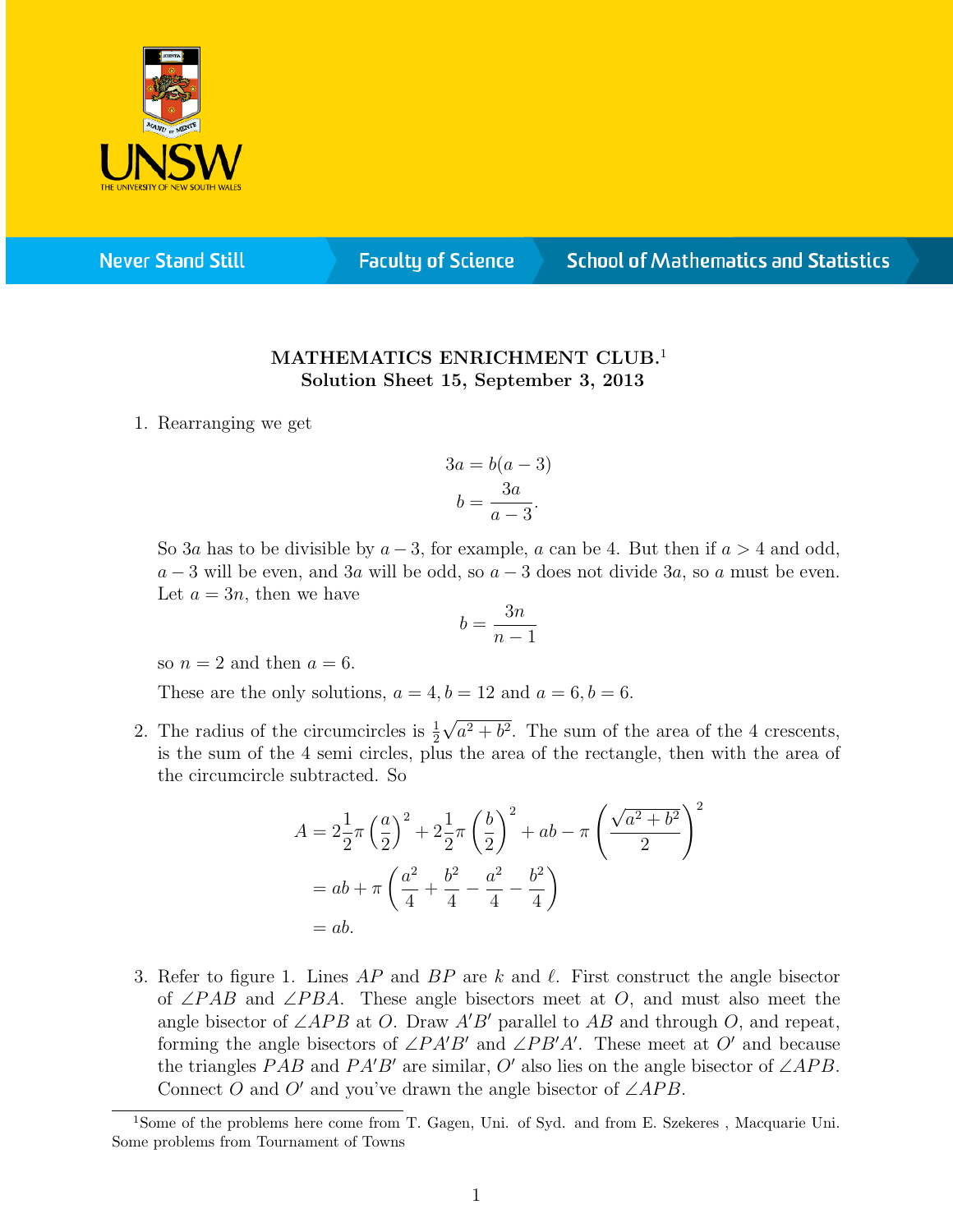

Figure 1: Construction for question 3

- 4. If either x or y is odd,  $x^2 + xy + y^2$  is also odd. Hence they are both even. If one is a multiple of 10 and the other is not,  $x^2 + xy + y^2$  is not a multiple of 10. Suppose both x and y are not multiples of 10. Then  $x^2$  and  $y^2$  end in 4 or 6, while xy cannot end in 0. So we cannot have one of  $x^2$  or  $y^2$  ending in 4 and the other in 6. If  $x^2$  and  $y^2$ both end in 4 or both end in 6, then xy must also end in 4 or 6 and so  $x^2 + xy + y^2$  is not a multiple of 10. So the only possibility is that  $x$  and  $y$  are both multiples of 10, meaning  $x^2 + xy + y^2$  is a multiple of 100.
- 5. (a) N/A
	- (b) Starting with  $n! = n(n-1)(n-2)\cdots 1$ , we know that

$$
n! < \underbrace{nnn\cdots n}_{n \text{ times}} \\
< n^n \\
< (n+1)^n \\
(n!)^{\frac{1}{n}} < n+1 \\
(n!) (n!)^{\frac{1}{n}} < (n+1)n! \\
(n!)^{\frac{1+n}{n}} < (n+1)! \\
(n!)^{\frac{1+n}{n}} < (n+1)! \\
(n!)^{\frac{1}{n}} < ((n+1)!)^{\frac{1}{n+1}}.
$$

6. (a) Let the two types of coins be A and B. Split the 128 coins into two piles of 64 each. Now we weigh the two piles. If they are the same weight, this means that both piles have the same number of A coins, so we discard one of the piles, and